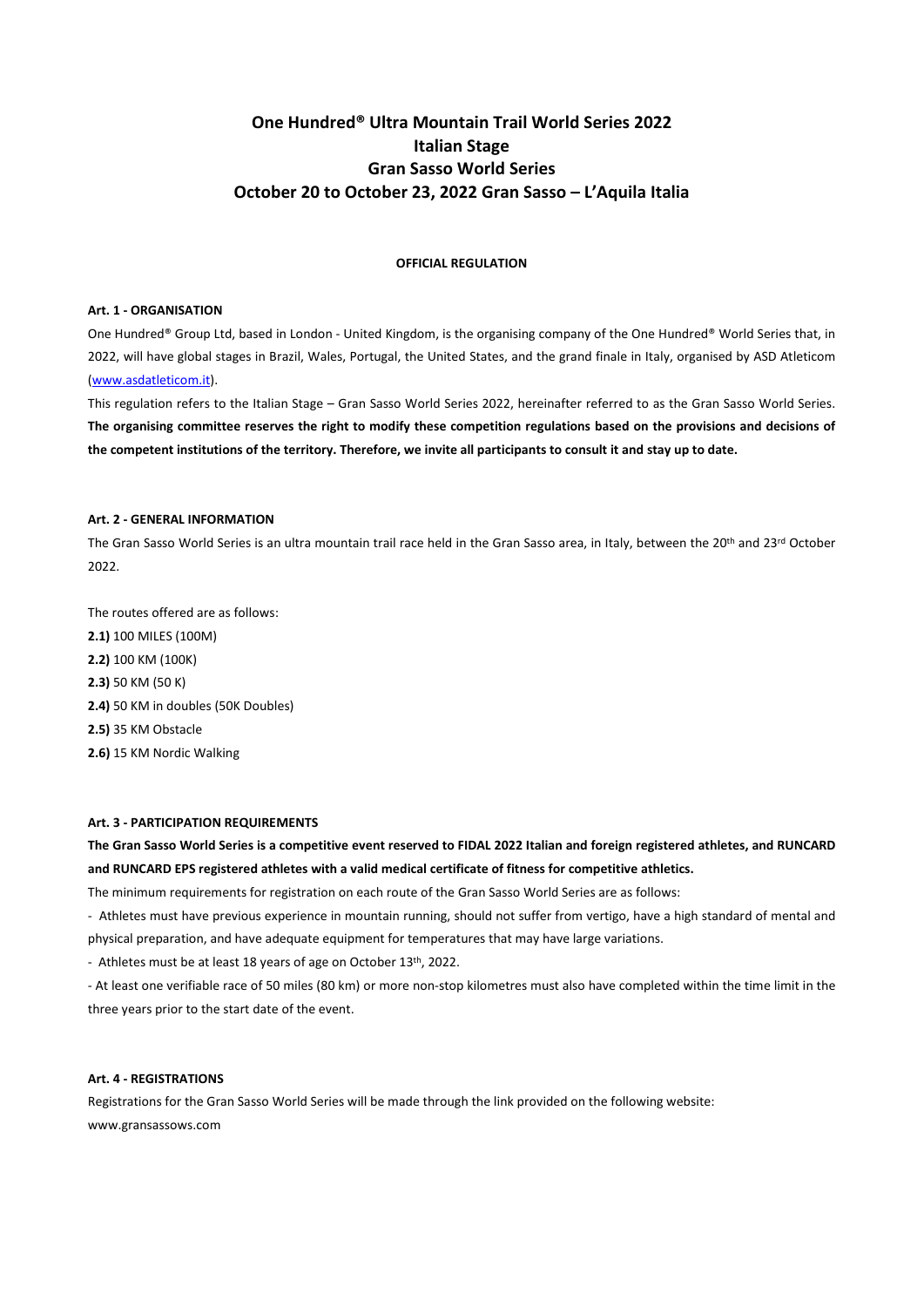|             | until<br>13/03/2022 | 14/03/2022<br>26/06/2022 | 27/06/2022<br>24/09/2022 | 25/09/2022<br>15/10/2022 |
|-------------|---------------------|--------------------------|--------------------------|--------------------------|
| 100M        | 120,00€             | 130,00€                  | 140,00€                  | 150,00€                  |
| 100K        | 80,00€              | 85,00€                   | 90,00€                   | 100,00€                  |
| 50K         | 50,00€              | 55,00€                   | 60,00€                   | 65,00€                   |
| 50K Doubles | 40,00€              | 50,00€                   | 60,00€                   | 70,00€                   |
| 35K         | 45,00€              | 50,00€                   | 55,00€                   | 60,00€                   |
| 15K         | 20,00€              | 22,00€                   | 25,00€                   | 28,00€                   |
|             |                     |                          |                          |                          |

**4.1) Registration restrictions.** The following athletes cannot register for the Gran Sasso World Series:

- Athletes who were disqualified in another race for using performance enhancing substances.

- Athletes who have been blacklisted by the One Hundred® Group Ltd at any of their global events.

**4.2) Elite athletes.** Athletes of the Gran Sasso World Series will be considered elite by meeting the specific conditions described on the following website: [www.onehundred.run/qualification](http://www.onehundred.run/qualification)

**4.3) Athletes pack.** Registrations for the Gran Sasso World Series include the following items:

# **>> Candidates in the Launch Phase (16/02/2022 to 14/03/2022):**

- 10% discount on any One Hundred® in 2022 and 2023, anywhere in the world (cumulative with other discounts).

**4.4) Just One Tree.** We are partners with Just One Tree, an initiative that donates £1 for each registration in the One Hundred® World Series world tour events for the purpose of planting a tree.

# **Art. 5 - BENEFITS**

By registering, every participant receives:

# **5.1 - KIT**

- Backpack bag
- Bracelet
- Premium running t-shirt
- Pair of running socks
- Visor
- Sunglasses
- Bib with timing chip
- Personal accident insurance with coverage for medical and dental expenses

# **5.2 - TECH SERVICES**

- Hydration and feeding along the route, and after the race
- Immediate medical service
- Rescue service en-route
- Photographic and video service
- Live streaming and GPS track

# **Art. 6 - MAXIMUM NUMBER OF ATHLETES**

The maximum number of athletes in the Gran Sasso World Series is 1800 registered, being distributed as follows: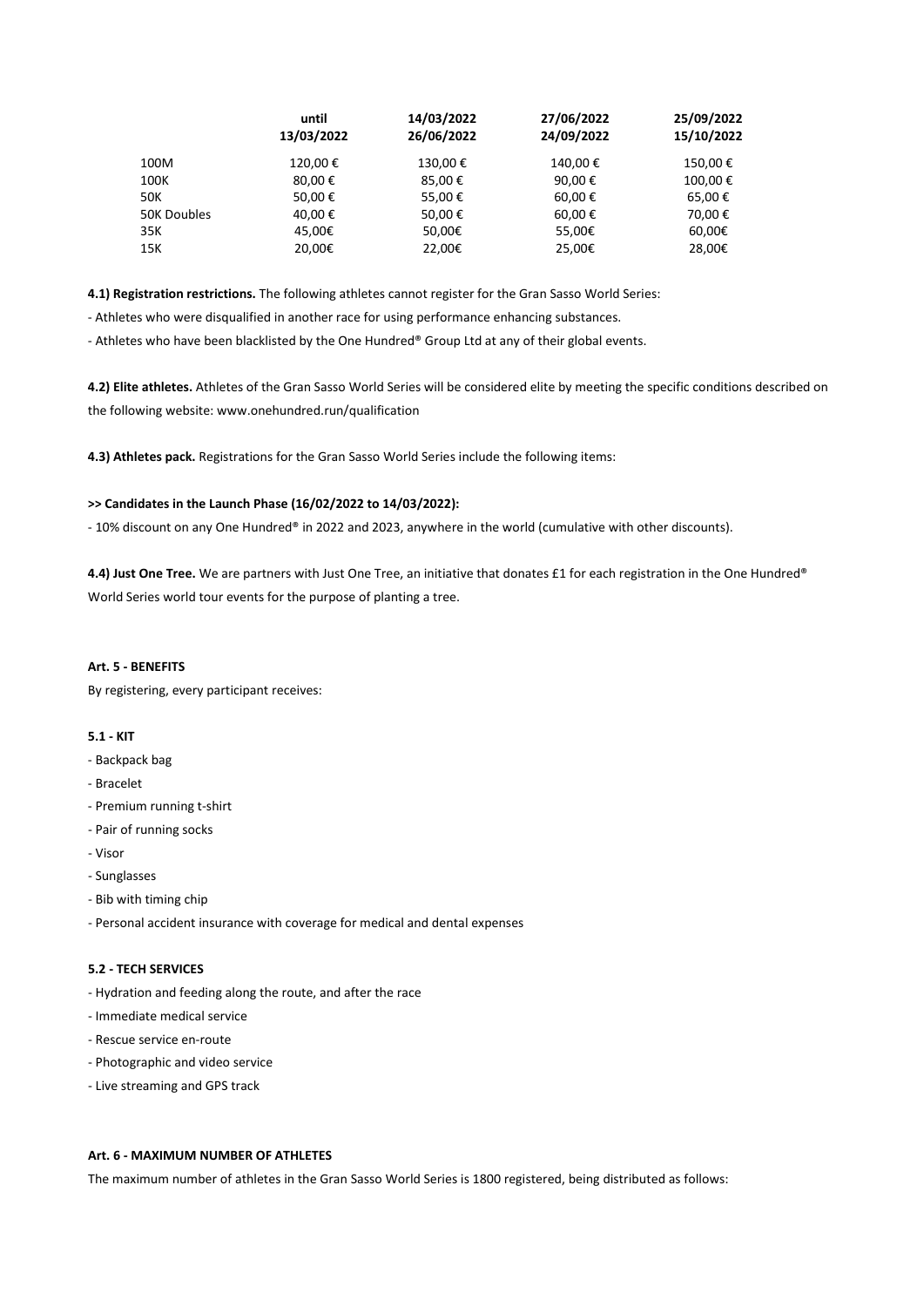100M = 200 athletes 100K = 250 athletes 50K = 300 athletes 50K Doubles = 150 teams – 300 athletes 35K = 400 athletes 15K NW = 350 athletes

# **Art. 7 - CANCELLATION**

If the athlete is unable to participate in the Gran Sasso World Series and wishes to cancel their registration, they must notify the organisers by email at [italy@onehundred.run.](mailto:italy@onehundred.run)

## **7.1 - Refund Policy.**

Up to 60 days before the event = 75% in credit for One Hundred® events in 2022 or 2023.

Up to 30 days before the event = 50% in credit for One Hundred events® in 2022 or 2023.

Up to 15 days before the event = 25% in credit for One Hundred events® in 2022 or 2023.

No cash refund, transfer or roll-over will be issued under any other circumstances. No sale of registrations to third-parties is permitted. No refunds or credit will be provided for route change if available.

*We understand that last-minute problems arise that can prevent an athlete from reaching the starting line. We incur most of the costs at the beginning of the planning process, and this policy represents our ability to reasonably provide compensation for athletes who cannot attend, while maintaining our lowest and highest quality enrolment rates.*

*If the race is cancelled due to circumstances out of our control up to 15 days prior to the race, the organisers reserve the right to refund 50% of the paid registration fee. This percentage is calculated in such a way as to allow the organisers to cover part of the costs incurred which cannot be recovered.*

*If the race is cancelled for not meeting a minimum number of participants, the organisers reserve the right to cancel the race up to 60 days before the event, returning the amounts already paid, without the need to pay any hotel reservations or other expenses of stay or travel, including airline tickets and any other costs that the athlete may have incurred for themself or others accompanying him, as well as any additional compensation.*

*If the test is cancelled or interrupted for atmospheric reasons, or for any other reason outside our control, there will be no refund of the registration fee.*

The following is not allowed:

- Postpone registration to the following year.

- Participate in other stages instead of the stage for which the athlete has enrolled.

- Bib exchange with anyone other than the registered athlete themselves.

- Changes to registration must be requested by emai[l italy@onehundred.run](mailto:italy@onehundred.run) by September 25, 2022.

Any athlete found with another athlete's running number during or after the race will be disqualified and blacklisted by One Hundred®.

# **Art. 8 - TIMELINE (in progress)**

The Gran Sasso World Series agenda will be announced soon.

Athlete kits will be handed out at the race location. Athletes must present a valid ID, with photo, and all mandatory equipment, to receive their kit.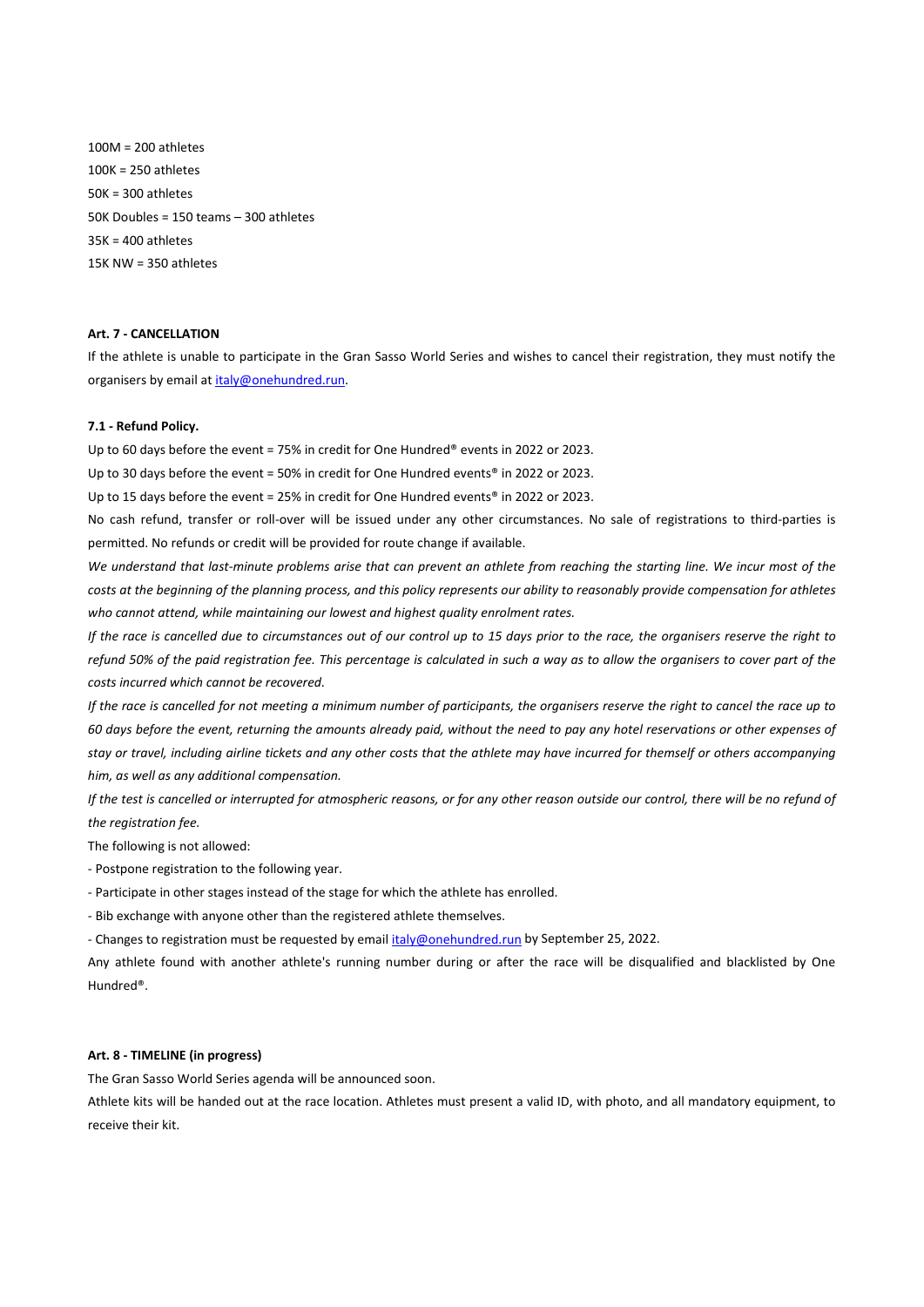# **Art. 9 - MANDATORY EQUIPMENT**

The following equipment is mandatory in the Gran Sasso World Series and must accompany athletes throughout the race:

## **9.1) 100M e 100K**

- Hydration backpack bag or water bottle carrier with a combined capacity of at least 1L.
- Waterproof jacket or windbreaker.
- Cap, hat, or headband type buff.
- Thermal blanket.
- Whistle.
- Two lanterns with their spare batteries.
- Glass or bottle of water.
- Mobile phone.
- GPS tracker provided at race check-in.
- Bib visible throughout the race.

It is the athletes' responsibility to bring equipment which respects these criteria. In case of verification before or during the race, the commissioner or judge will decide whether the equipment meets the criteria described in the regulation or, if otherwise, the athlete will be disqualified.

Mandatory equipment can be used or carried inside the backpack or pockets. All mandatory equipment will be checked when the athletes receive their kit. Those who do not present all mandatory equipment will be prevented from starting the race. In addition, one-off checks will be performed during the race.

#### **9.2) Recommended Equipment**

Race participants are advised to bring the following equipment with them, in addition to the mandatory ones:

- Warm sweater for the night.
- Energy bars or solid foods.
- Elastic adhesive tape.
- Spare money for use in any eventuality.
- Running/walking sticks are allowed.
- Sunglasses.
- Sunscreen.

#### **Art. 10 - MAXIMUM TIME LIMITS AND DEADLINE (in progress)**

Time limits and gates will be announced soon.

Gates are located at checkpoints. Athletes who do not reach these points within the established deadlines will not be able to continue the race. It is forbidden to proceed from the cut-off point and then to use the supply areas again. The judges of the race reserve the right to disqualify athletes who break the rules.

To protect the health of participants, medical staff at checkpoints have the authority to stop runners who are deemed unfit to continue the race, even within time limits. In this case, the participant must follow the instructions of the medical team. Anyone who does so will be immediately disqualified.

Participants who reach the checkpoints after the maximum time, those who are injured and those who are deemed unfit by the medical team to continue the race, and any other athletes who decide to give up, will be taken to the arrival of transport provided by the organisation. For logistical reasons, athletes who have given up may have to wait before being sent to the arrival area.

Any participant who withdraws from the race at any point other than the established refuelling points must immediately inform the race organisers by phone to the number indicated by the organisation.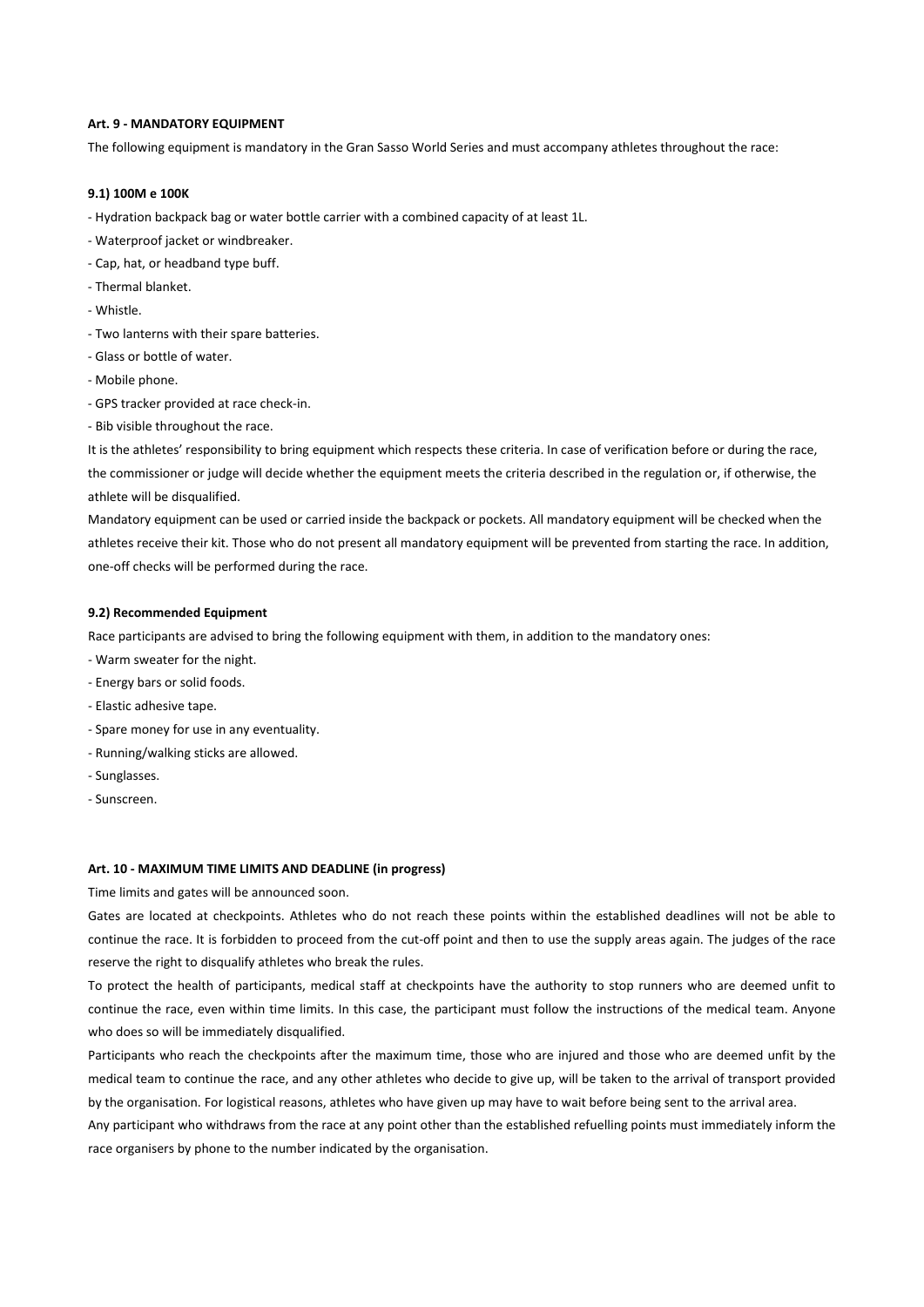All 100M and 100K participants will receive a GPS tracker device at the race check-in and each device includes an emergency button. The runner should only use the button in case of emergency and if the button is pressed the runner will be immediately disqualified from the race and will not be able to return to racing.

# **Art. 11 - FILLING STATIONS, CREW SUPPORT AND DROP BAGS (in progress)**

Gran Sasso World Series is a race of semi-self-sufficiency and athletes are required to bring minimal amounts of water, as well as all other equipment listed as mandatory. Semi-self-sufficiency is defined as the ability to be autonomous between filling stations and be able to safely adapt to any problems (bad weather, physical suffering, injuries, etc).

When leaving the rest points, athletes must have enough water and food to reach the next post. Support teams, called CREW SUPPORT (including family and friends) can only assist athletes in certain locations in the designated areas as defined by the post coordinator. Only one person per athlete can provide assistance and will be admitted 15 minutes before the athlete's arrival. Each 100M and 100K athlete will receive their respective support bags, called DROP BAG, with their bib number, and only these will be transported by the organisation.

Athletes will be able to put on clothes or food, the delivery of DROP BAGs should follow the schedule of the event. Athletes are advised not to place valuables in drop bags. The organisation is not responsible for any theft, loss, or damage. Running/walking sticks are not allowed or left in the drop bags. The drop bags should be picked up after the test following the schedule of the event, upon presentation of the bib number. Unclaimed drop bags will be donated.

Filling stations and their services are available exclusively to runners whose bib numbers are visible.

It is expressly forbidden for athletes to drink from the bottles supplied at the filling stations. Personal glasses should be used. Garbage should be left at each filling station. There will also be a supply on arrival. In addition, each participant can have a hot meal on arrival. To enjoy this hot meal, it is mandatory to present the bib number. There are natural drinking water points along the route, where participants can refuel.

## **Art. 12 - ROUTE (updated)**

Most of the Gran Sasso World Series routes are hill and mountain areas, as well as the Gran Sasso National Park. This course requires the ability to run on different terrain types, trails and sters, as well as in rocky and flooded areas, and across rivers. Should any part of the course become inaccessible due to weather conditions, alternative routes will be outlined in a briefing. Athletes must strictly follow the marked route and avoid shortcuts or cut the course. Any deviations from the official route may

The routes have the following characteristics:

result in disqualification and will be at the exclusive risk of the athletes.

12.1) 100M: 160Km long.

12.2) 100K: 100Km long.

12.3) 50K and 50K Doubles: 50Km long, 3,000m cumulative positive uneven, 3,000m cumulative negative elevation.

12.4) 30K: 30Km long, 1,300m accumulated positive uneven, 1,300m cumulative negative elevation, 500m maximum altitude. 12.5) 14K: NW 14Km long.

# **Art. 13 - ATHLETE INSURANCE**

All Gran Sasso World Series athletes must own insurance covering death and disability by accident, as well as medical and hospital expenses. All athletes of the Gran Sasso World Series are covered by insurance free of charge.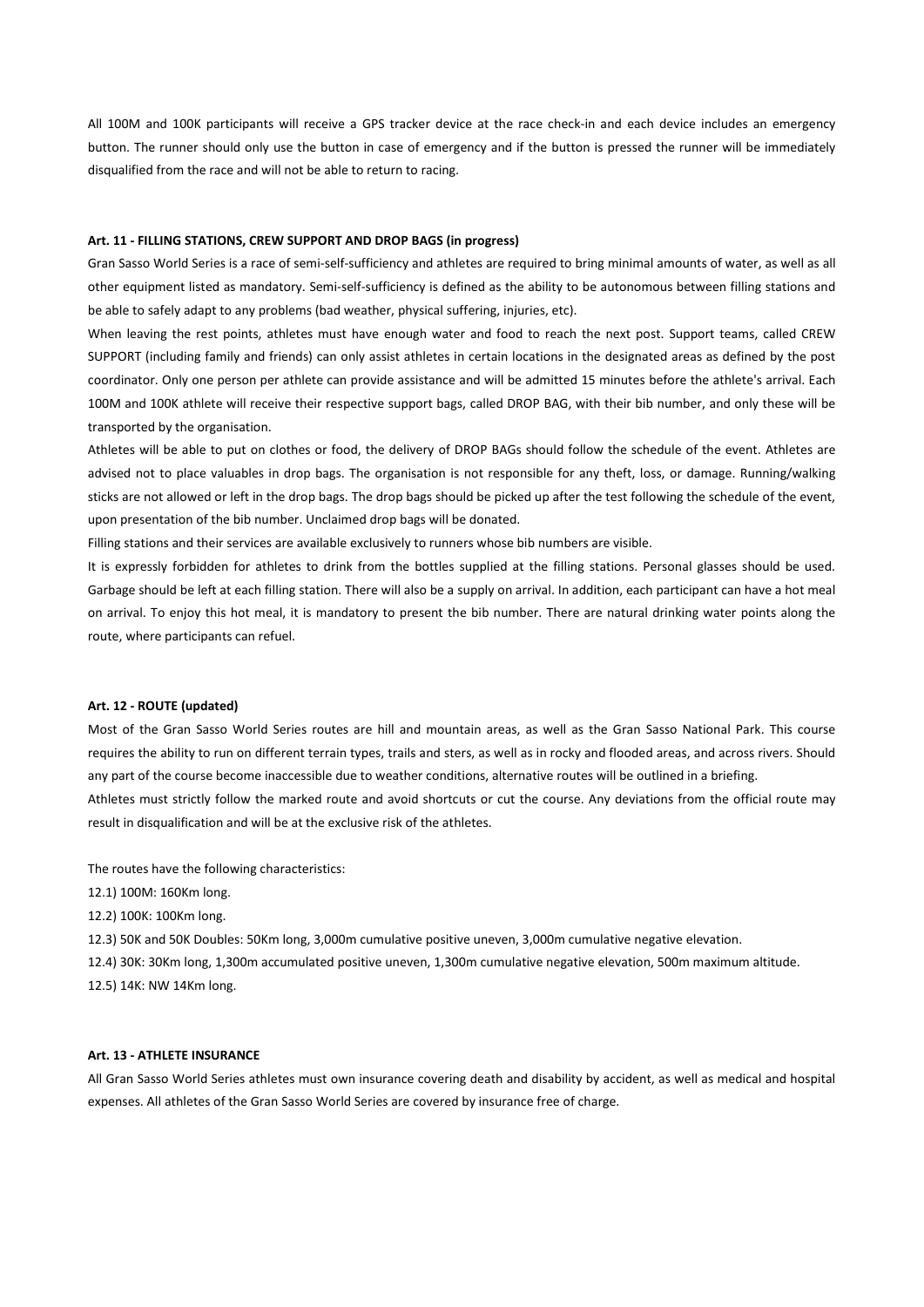# **Art. 14 - RESCUE TEAM**

All athletes of the Gran Sasso World Series have a rescue team at their disposal, composed by the appropriate national security teams, firefighters, nurses, and doctors. These will be positioned along the route and will be on foot, in cars with 4x4 traction, and ambulances. There will be a medical station at the test site.

# **Art. 15 - ENVIRONMENT**

Most of the Gran Sasso World Series routes are in mountain areas, and other areas with natural ecosystems. Participants must, therefore, respect the environment by leaving no litter, not collecting flowers or disturbing wildlife. Anyone seen littering along the route will be disqualified from the race. There are places where athletes can leave the trash at several rest points. The organisation advises athletes to bring a small garbage bag with them. Athletes must follow the marked route so as not to cause harm to the environment. To reduce the use of plastic, there will be no disposable utensils (cutlery, glasses, plates, bowls) available at the refuelling points, so athletes should bring their own utensils if they wish to eat hot/cold foods.

### **Art. 16 - WEATHER**

The organisation reserves the right to make last-minute changes to the routes, should there be any severe weather variations, or to eliminate potential hazards. Athletes will be promptly informed of these changes. The organisation also reserves the right to suspend or cancel the race if conditions endanger athletes, volunteers, or support teams. If necessary, the organisers will provide and communicate a plan B up to 24 hours before the start of the race.

# **Art. 15 - DISQUALIFICATION, PENALTIES AND RESOURCES**

The following infractions in the Gran Sasso World Series will result in immediate disqualification and removal of the athlete's bib number:

- Does not cross a checkpoint.
- Uses shortcuts.
- Leaves garbage along the route.
- Does not help a participant in difficulty.
- Insults or threatens members of the organisation's work team.
- Uses transportation during the race.
- Refuses to undergo examinations by the medical team along the route.
- Refuses to show the mandatory equipment when requested by the judges.
- A one-hour penalty will apply for the following infractions:

- Lack of any mandatory equipment, and the athlete must report this lack immediately, in case of recidivism in a new check the athlete will be disqualified.

- Unauthorised assistance or assistance outside the points provided for in the regulation.

- Bib not visible.

The penalty can be applied immediately as soon as the infraction is proven or at the end of the race. Penalties or disqualifications may be challenged in writing to the organisation within 2 hours of the publication of the results. The resources will be evaluated and responded to within the necessary timeframe. Decisions are final and unchallenged.

# **Art. 18 - AWARDS**

Athletes will compete in the Gran Sasso World Series individually, except for the 50K in doubles. Athletes are divided into the following categories, for registration, classification and award purposes, taking as reference the age of each athlete on December 31st, 2022: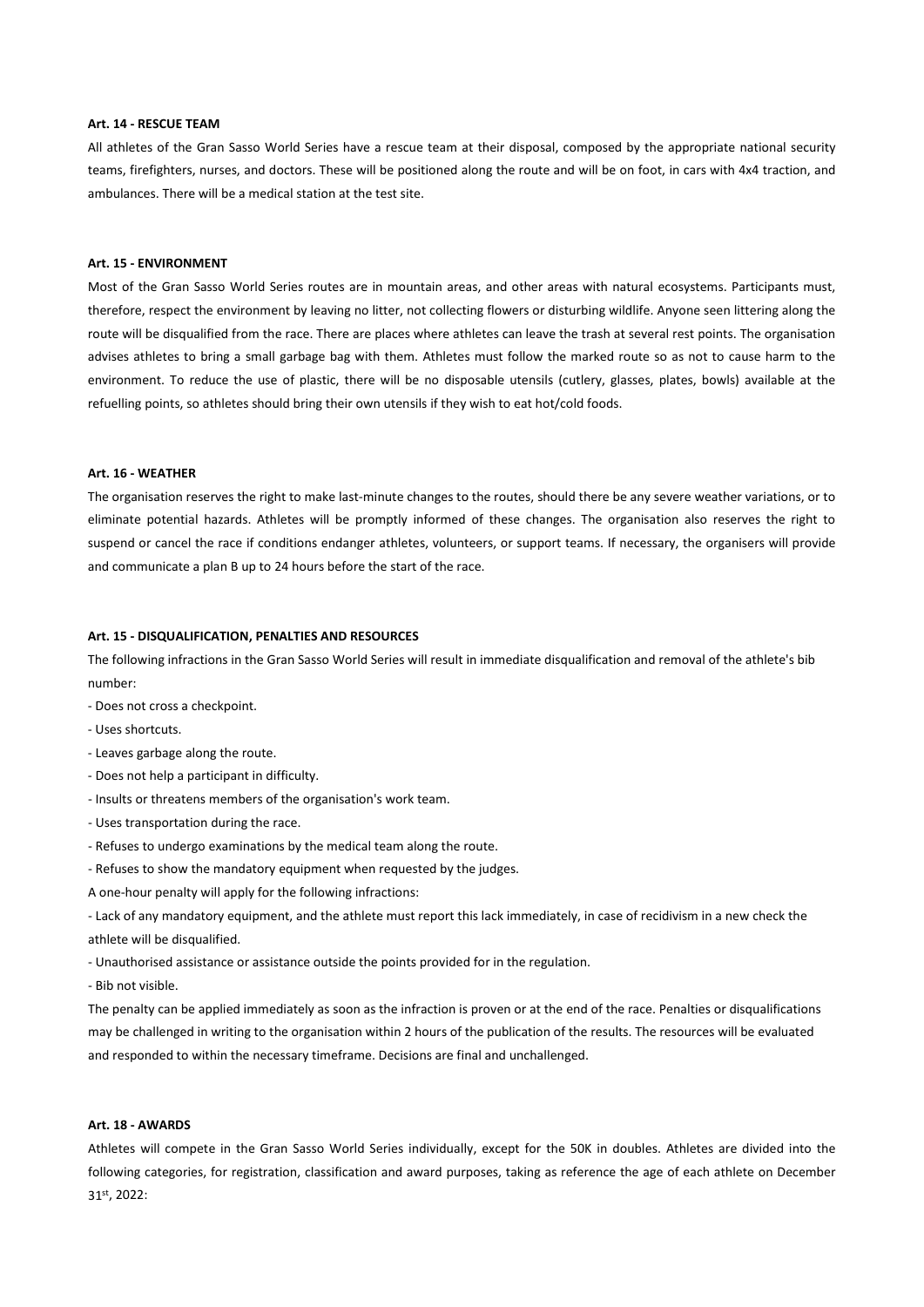## **Male**

Male Adult: Runners from 30 to 39 years old Male Master: Runners from 40 to 49 years old Senior Male: Runners from 50 to 59 years old Male Senior Grand: Runners over 59 years old

# **Female**

Female Adult: Runners from 30 to 39 years old Female Master: Runners from 40 to 49 years old Senior Female: Runners from 50 to 59 years old Senior Female: Runners over 59 years old

#### **18.1) Cash prizes**

Total of € 15,000.00 distributed.

#### **18.2) Prizes by type**

#### **Awards with buckles and medals, distributed as follows:**

- 100M: All finishers will receive an exclusive Gran Sasso World Series buckle.

- 100K, 50K, 50K Doubles, 30K and 15K: All finishers will receive an exclusive Gran Sasso World Series medal.

#### **18.3) Miles Rewards**

One Hundred has a miles card, the GO&RUN Miles Club, which offers miles to anyone who signs up for races and shops in the online store. Card miles can be used on One Hundred race registrations or the online store. All 100-mile and 100km athletes receive miles for every kilometre travelled. In case of withdrawal, the miles allocated are those of the last checkpoint.

The first three athletes of the distances of 50K, 30K and 15K also receive miles.

- 1st 500 miles
- 2nd 500 miles
- 3rd 250 miles

The top three ranked Mountain Goat and King of the Hill also receive miles on card.

- 1st 500 miles
- 2nd 500 miles
- 3rd 250 miles

More information at: [www.onehundred.run/en/membership-en](http://www.onehundred.run/en/membership-en%20ww.onehundred.run/)

# **18.4) Awards with trophies, distributed as follows:**

**- King of the Hill:** The first placed of each genre in the segmented uphill route, called King of the Hill, on the 100M and 100K courses, will receive exclusive Gran Sasso World Series trophies.

**- Mountain Goat:** The first placed of each genre in the segmented downhill route, called Mountain Goat, on the 100M and 100K courses, will receive exclusive Gran Sasso World Series trophies.

**- General Male and Female Elite:** The top five (5) finishers of each genre on each course will receive exclusive Gran Sasso World Series trophies.

**- Categories:** The top three (3) finishers in each category will receive exclusive Gran Sasso World Series trophies.

**- Teams:** The first Team of the 50K Doubles receives an exclusive Trophy Gran Sasso World Series.